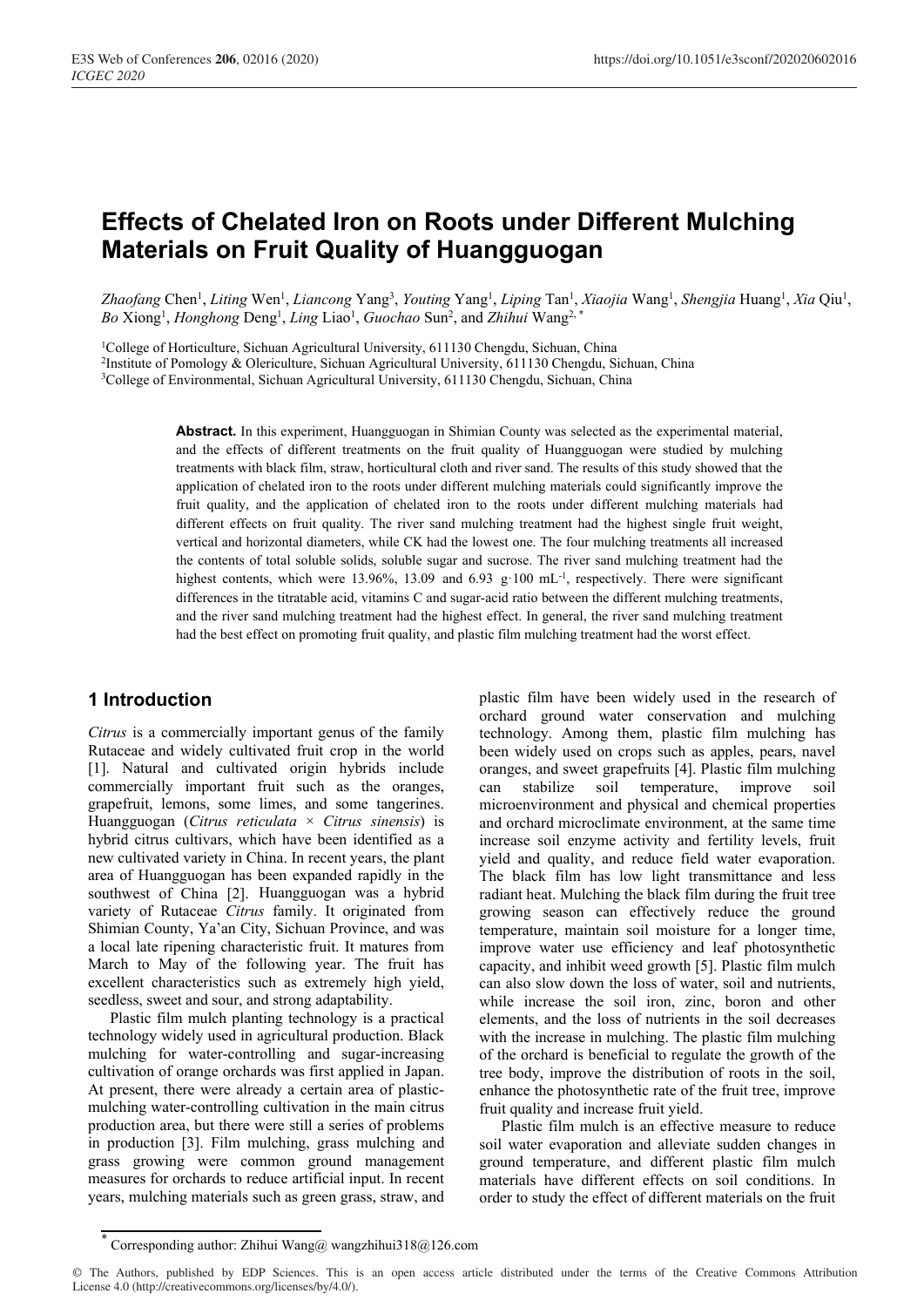quality, this study focused on using Huangguogan as the experimental sample to carry out cultivation experiments with different mulching materials, excepting to provide a scientific reference for the selection of the best mulching material in the production of Huangguogan.

# **2 Materials and Methods**

#### **2.1 Experimental materials**

Eight-years Huangguogan, planted in the Huangguogan planting base in Shimian County, were selected in this study. There were nine Huangguogan trees for each of the four treatments. All trees were robust, moderately managed, free of pests and diseases, and spaced  $3 \text{ m} \times 4$ m apart. Three samples were randomly harvested from each treatment as three biological repeats. The experimental fertilizer was high-efficiency EDDHA chelated iron which was 6.0% and was suitable for all kinds of fruit trees, and it was produced by Sichuan Jielifu Biological Technology Co., Ltd.

#### **2.2 Experimental design**

This experiment focused on a single-factor four level experiment. The mulching materials were mulch, straw, horticultural cloth and river sand, and they were marked as A, B, C, and D, respectively. The blank without mulching was used as a control (CK). With a single plant as the plot, a total of 15 test materials were selected. The test treatment was shown in Table 1.

After the fruits were picked, the rhizosphere fertilization was carried out from the end of April to the beginning of May. According to the results of the preliminary experiment, 30 g of EDDHA-Fe was applied to each Huangguogan fruit tree. The application method was as follows: EDDHA was first dissolved in water, and it was applied into a shallow trench dug about 10 cm under the Huangguogan drip line. The left and right sides of the tree trunk were mulched with black mulch, straw mulch, horticultural cloth mulch and river sand mulch in a row at a distance of 10 cm from the tree trunk, and the other management measures of the mulched orchard were as usual carried out.

**Table 1.** Treatment of rhizosphere fertilization with different mulching materials.

| Treatment | Experimental method       |  |  |  |
|-----------|---------------------------|--|--|--|
| А         | black mulch               |  |  |  |
|           | straw mulch               |  |  |  |
| ⊂         | horticultural cloth mulch |  |  |  |
|           | river sand mulch          |  |  |  |
| CК        | no coverage               |  |  |  |

#### **2.3 Experimental methods**

#### *2.3.1 Determination of soil pH*

After the fertilization treatment, the determination was carried out in mid-May, mid-September, and mid-January of the following year, and they were marked as T1, T2 and T3, respectively. After treatment, soil pH was measured in mid-May, mid-September, and mid-January of the following year. The soil pH was measured by using a soil pH meter in four directions around the fertilization circle of each tree.

#### *2.3.2 Determination of fruit appearance quality*

The fruit quality was determined after the fruit was mature. Four samples were randomly picked from the four directions of each tree in the south, east, north and west. The single fruit weight was measured by 1% electronic balance and expressed as g. The vertical and the horizontal diameter (mm) were measured using an electronic digital slide gauge, there the fruit shape index (FSI) was calculated by the vertical diameter / horizontal diameter.

#### *2.3.3 Determination of fruit nutritional quality*

The total solid soluble (TSS) content of the juice was determined using TD-45 digital refractometer. The soluble sugar (Sugar) was determined by of anthronesulfuric acid method [6], with the results expressed as percentage (%). The titratable acidity (TA) was determined by potentiometric titration of the orange juice, with the results expressed as percentage (%) of citric acid equivalent [6]. Acid-sugar ratio was calculated as the ratio as relationship between Sugar and TA, and solid-acid ratio was calculated as the ratio as relationship between TSS and TA. The content of vitamin C (Vc) was determined by the 2,6-dichlorophenolindophenol sodium salt titration method [6].

#### **2.4 Statistical analysis**

The data were prepared with Microsoft Excel. Statistical analysis was performed using SPSS software (ver. 23.0) at *P*<0.05. The significance of differences among the data was determined with Student-Newman-Keuls' (SNK) multiple-range test.

## **3 RESULTS**

#### **3.1 Determination of pH in soil**

Shallow application of different mulching materials near the roots of Huangguogan tree can significantly decrease the soil pH (Table 2), but there was no significant difference between different mulching treatments. The soil pH increased slightly in September, and the soil pH decreased again in January of the following year.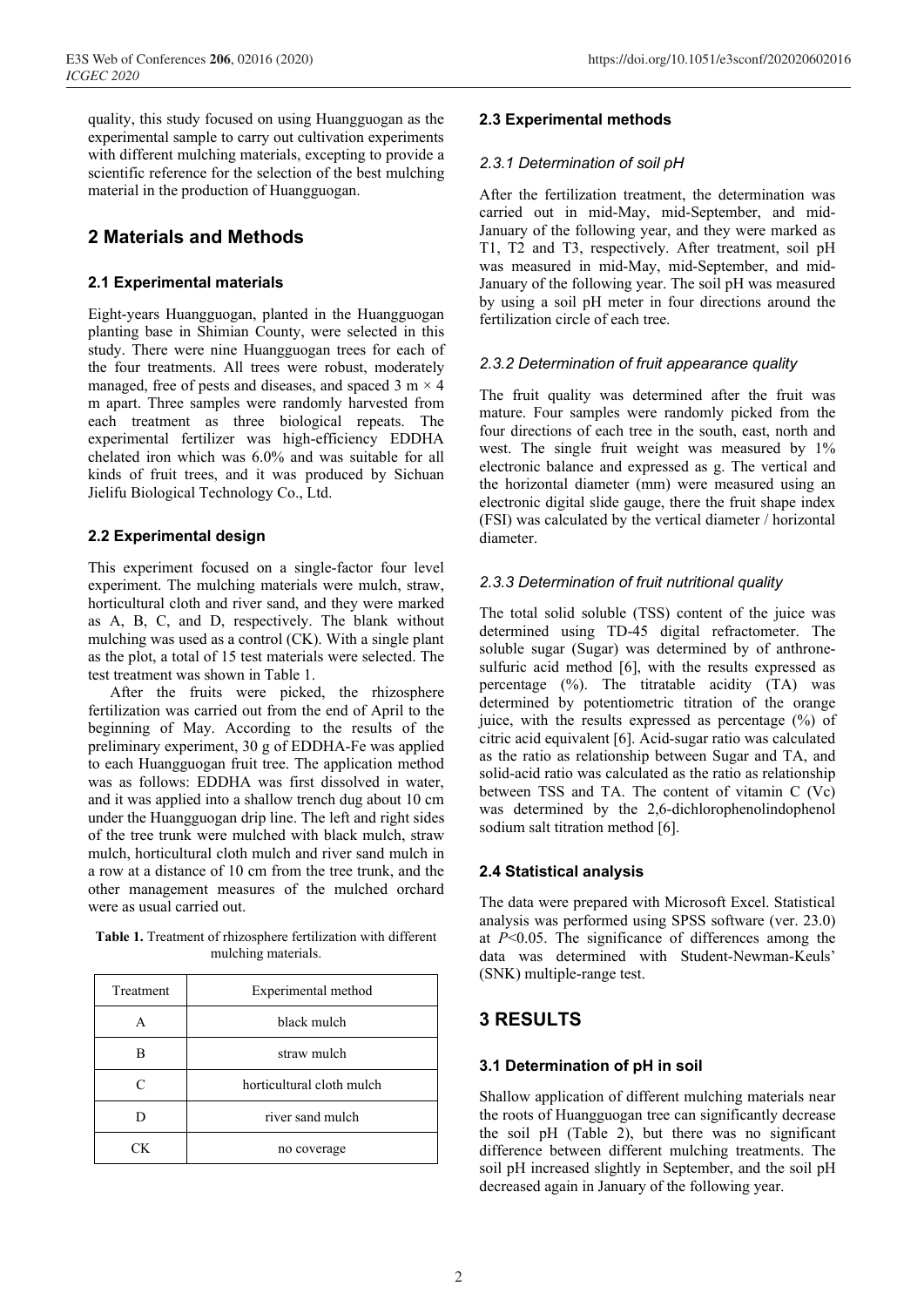| Treatment | pH                 |                    |                    |  |  |
|-----------|--------------------|--------------------|--------------------|--|--|
|           | T1                 | T <sub>2</sub>     | T <sub>3</sub>     |  |  |
| A         | $6.50 \pm 0.058$   | $6.60 \pm 0.058$   | $6.57 \pm 0.033 b$ |  |  |
| в         | $6.60 \pm 0.058$   | $6.67 \pm 0.033 b$ | $6.47 \pm 0.033 b$ |  |  |
| C         | $6.57 \pm 0.088$ b | $6.70 \pm 0.058$   | $6.47 \pm 0.033 b$ |  |  |
| D         | $6.57 \pm 0.033 b$ | $6.73 \pm 0.033 b$ | $6.57 \pm 0.033 b$ |  |  |
| СK        | $6.83 \pm 0.033a$  | $6.93 \pm 0.033a$  | $6.80 \pm 0.058$ a |  |  |

**Table 2.** The pH in soil after applying chelated iron to roots under different mulching materials.

Note: Different lowercase letters within columns indicate significant differences (*P*<0.05) between different treatments. The same below.

#### **3.2 Determination of fruit appearance quality**

Treatments with different mulching materials can significantly increase the appearance quality of Huangguogan fruit (Table 3), and there were significant differences between different mulching treatments. The single fruit weight, vertical diameter and horizontal diameter of CK were the lowest, with values of 125.62 g, 53.40 mm, and 60.51 mm, respectively, which were significantly lower than the other treatments. After the treatment of river sand mulching, the single fruit weight, horizontal diameter and vertical diameter of Huangguogan fruit were the highest, and the increase was the largest, followed by 146.64 g, 66.10 mm, and 77.26 mm, respectively. Compared with CK, the black mulching treatment had the least increase, but it was significantly higher than CK, and significantly lower than the other treatments. The single fruit weight, vertical diameter and horizontal diameter of the black mulching treatment were 128.11 g, 54.70 mm and 66.24 mm, respectively. Black mulching and straw mulching treatments had the highest fruit shape index, which were 1.21 and 1.20, respectively, and there was no significant difference between them. Followed by horticultural cloth mulching and river sand mulching, with fruit shape indexes of 1.16 and 1.17, respectively, and there was no significant difference between them. While CK had the lowest fruit shape index, which was 1.13, and it was significantly lower than the other treatments.

**Table 3.** Appearance quality after applying chelated iron to roots under different mulching materials.

|               | Single fruit      | Vertical         | Horizontal       | Fruit           |
|---------------|-------------------|------------------|------------------|-----------------|
| Treatme<br>nt | weight            | diameter         | diameter         | shape           |
|               | g                 | /mm              | /mm              | index           |
| A             | $128.11 \pm 0.83$ | $54.70 \pm 0.18$ | $66.24 \pm 0.44$ | $1.21 \pm 0.00$ |
|               | 8d                | 0d               | 2d               | 6а              |
| В             | 135.56±0.72       | $57.06 \pm 0.19$ | $68.47\pm0.51$   | $1.20 \pm 0.00$ |
|               | 5c                | 2c               | 2c               | 5a              |
| C             | $141.15 \pm 0.76$ | $62.36 \pm 0.16$ | $72.21 \pm 0.43$ | $1.16 \pm 0.00$ |
|               | 9b                | 0 <sub>b</sub>   | 8b               | 9b              |
| D             | $146.64\pm1.13$   | $66.10 \pm 0.39$ | $77.26 \pm 0.47$ | $1.17 \pm 0.00$ |
|               | 5a                | 8a               | 8a               | 7h              |
| CK.           | $125.62 \pm 1.65$ | $53.40 \pm 0.29$ | $60.51 \pm 0.33$ | $1.13 \pm 0.00$ |
|               | 1d                | 9e               | 1e               | 3c              |

#### **3.3 Determination of fruit nutritional quality**

The nutritional quality of Huangguogan fruit treated with different mulching materials has been significantly improved (Table 4). The river sand mulching treatment had the highest contents of sucrose, Sugar, vitamin C, TSS, and titratable acid. The river sand mulching treatment showed the highest sucrose content at 6.93  $g \cdot 100$  mL<sup>-1</sup>, which was significantly higher than the other treatments, followed by straw mulching treatment  $(5.08 \text{ g} \cdot 100 \text{ mL}^{-1})$ . CK had the lowest sucrose content  $(3.81 \text{ g} \cdot 100 \text{ mL}^{-1})$ , which was significantly lower than the other treatments. The Sugar content under the river sand mulching treatment was also the highest, with a content of 13.09 g $\cdot$ 100 mL<sup>-1</sup>, which was significantly higher than the other treatments and CK, followed by the straw mulching and horticultural cloth mulching treatments. The lowest Sugar content was in CK at 7.97 g·100 mL<sup>-1</sup>, which was lower than the other treatments. The content of vitamin C was also the highest under the river sand mulching treatment at  $13.11 \text{ mg}\cdot 100 \text{ mL}^{-1}$ , which was significantly higher than the other treatments, followed by the horticultural cloth mulching (11.88 mg $\cdot 100$  mL<sup>-1</sup>). The vitamin C content of CK was the lowest  $(8.98 \text{ mg} \cdot 100 \text{ mL}^{-1})$ , which was significantly lower than the other treatments. Under the treatment of different mulching materials, the contents of sucrose, Sugar and vitamin C of Huangguogan showed different levels of significant difference.

The TSS under the river sand mulching treatment (13.96%) was significantly higher than the other treatments. Secondly, the content of TSS mulched by straw and horticultural cloth was higher, and there was no significant difference between them, and the TSS contents of straw and horticultural cloth mulching were 12.43% and 12.39%, respectively. The TSS content of CK was the lowest at 9.58%, which was significantly lower than the other mulching treatments. There were significant differences in the titratable acid content between different mulching treatments. The titratable acid content of river sand mulching was the highest (0.68  $g·100$  mL<sup>-1</sup>), followed by straw mulching (0.55  $g·100$ mL<sup>-1</sup>). There was no significant difference between the horticultural cloth mulching and black mulching treatments, and CK had the lowest content, which was  $0.47 \text{ g} \cdot 100 \text{ mL}^{-1}$ . The horticultural cloth mulching and black mulching treatments had the highest sugar-acid ratio, which were 23.81 and 24.41, respectively. Followed by straw mulch and river sand mulch, which were 20.43 and 19.35, respectively. The CK had the lowest sugar-acid ratio (17.19), which was significantly lower than the other treatments. Black mulching and horticultural cloth mulching treatments had the highest solid-acid ratio content, which were 29.70 and 28.60, respectively, and there was no significant difference between them. The second highest ratio was straw mulching treatment (22.47), and the river sand mulching treatment had the lowest solid-acid ratio (20.43) and lower than CK (20.68).